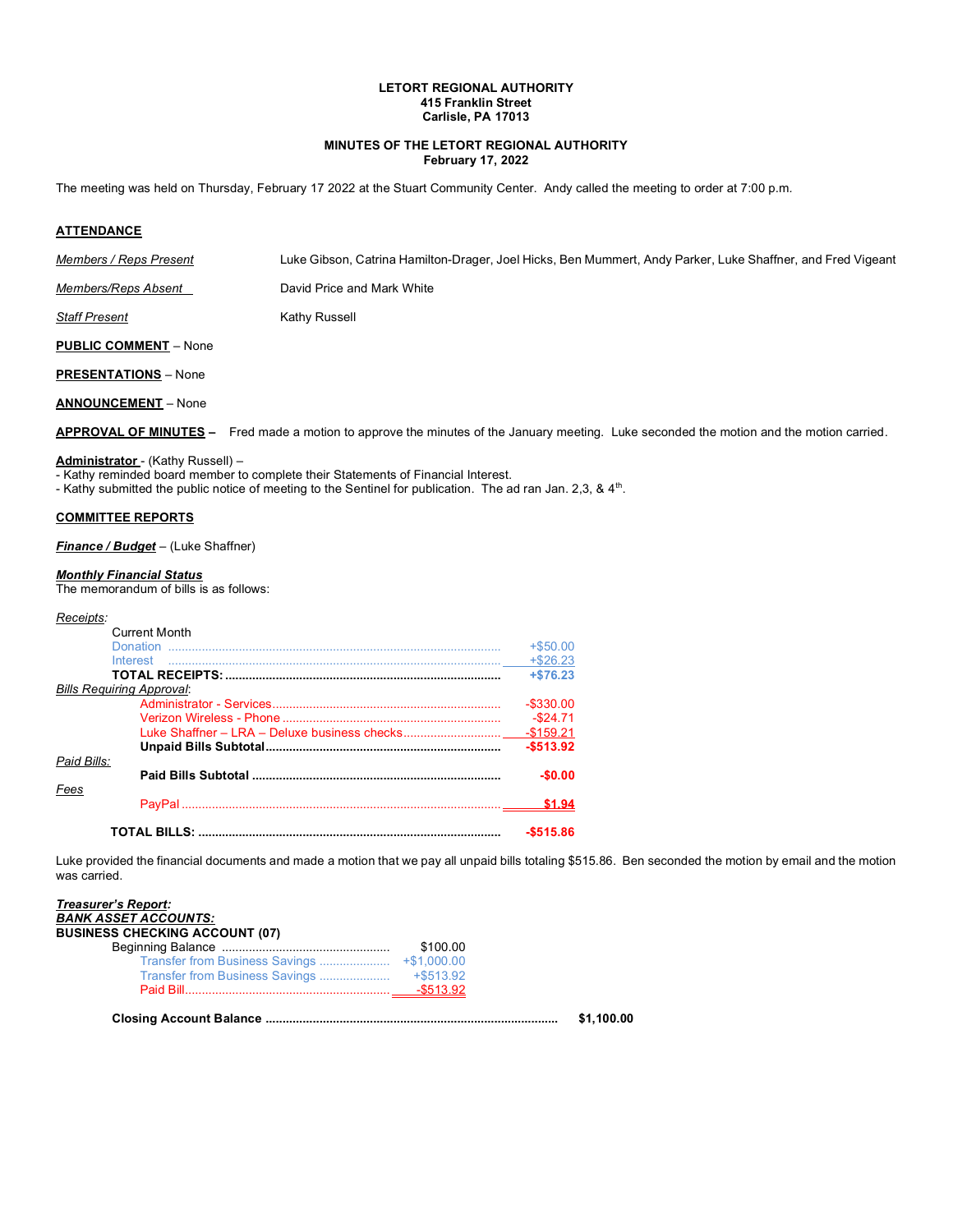| <b>BUSINESS SAVINGS ACCOUNT (00) GENERAL FUND</b>                                  |            |            |
|------------------------------------------------------------------------------------|------------|------------|
|                                                                                    |            |            |
|                                                                                    | $+$ \$2.35 |            |
|                                                                                    |            |            |
| Transfer from Supplemental Savings +\$5,000.45                                     |            |            |
|                                                                                    |            |            |
|                                                                                    |            |            |
| BUSINESS MONEY MARKET SAVINGS, FRIENDS OF THE LETORT                               |            |            |
|                                                                                    |            |            |
| $\text{Interest} \text{} \text{} \text{} \text{} \text{} \text{---} \text{+$0.95}$ |            |            |
|                                                                                    |            |            |
|                                                                                    |            |            |
|                                                                                    |            |            |
| <b>BUSINESS SUPPLEMENTAL SAVINGS, RESTRICTED FUND -01</b>                          |            |            |
|                                                                                    | $+$ \$.20  |            |
|                                                                                    |            |            |
|                                                                                    |            |            |
|                                                                                    |            | \$100.00   |
| CERTIFICATE OF DEPOSIT #40 (25 Month) (Matures 2/17/23)                            |            |            |
|                                                                                    |            |            |
| Interest                                                                           | $+ $2.61$  |            |
|                                                                                    |            | \$5,601.31 |
| CERTIFICATE OF DEPOSIT #41 (25 Month) (Matures 8/17/22)                            |            |            |
|                                                                                    |            |            |
|                                                                                    |            |            |
|                                                                                    |            | \$5,450.76 |
| CERTIFICATE OF DEPOSIT #49 (15 Month) (Matures 1/3/22)                             |            |            |
|                                                                                    | \$5,283.33 |            |
|                                                                                    |            |            |
|                                                                                    |            | \$5,285.21 |
| CERTIFICATE OF DEPOSIT #50 (25 Month) (Matures 05/20/21)                           |            |            |
|                                                                                    |            |            |
|                                                                                    |            |            |
|                                                                                    |            | \$5,548.45 |
| CERTIFICATE OF DEPOSIT #51 (29 Month) (Matures 03/19/22)                           |            |            |
|                                                                                    |            |            |
|                                                                                    |            |            |
|                                                                                    |            | \$5,596.52 |
|                                                                                    |            |            |
|                                                                                    |            |            |
|                                                                                    |            |            |
| Financial Summary - As noted                                                       |            |            |

- Financial Summary As noted
- Budget Report The budget is on track.
- Luke has renewed CD49 for 15 months
	- o CD51 will renew in March
		- o CD41 will renew in August

#### *Friends of Letort* – *Mark White* –

• Database of Friends for Volunteer Opportunities – We continue to build and update this list.

## *Grants* – *Andy Parker*

- Rotary club grant (Spring Garden Parking)
	- o Ben reported that FSA is developing plans for the parking.
	- o Ben met with Jerry Schlusser from Schlusser Paving to discuss paving options.
	- Local Share Account grant Due March 15
	- o Andy received a CAED grant notice.
		- **•** The grant application requires an engineer's estimate
		- **■** Andy felt it is too late to meet the March 15<sup>th</sup> deadline
		- Andy suggested we could contact our engineers to have them develop an estimate for trail improvements for future grant opportunities.<br>■ Ben will contact FSA to discuss
		- Ben will contact FSA to discuss

### *Audit* – Joel Hicks

.

- Approve SEK's financial audit
	- o Luke will be submitting all required documents to SEK
	- $\circ$  Andy will provide Luke with his review results of the Members 1<sup>st</sup> documents.